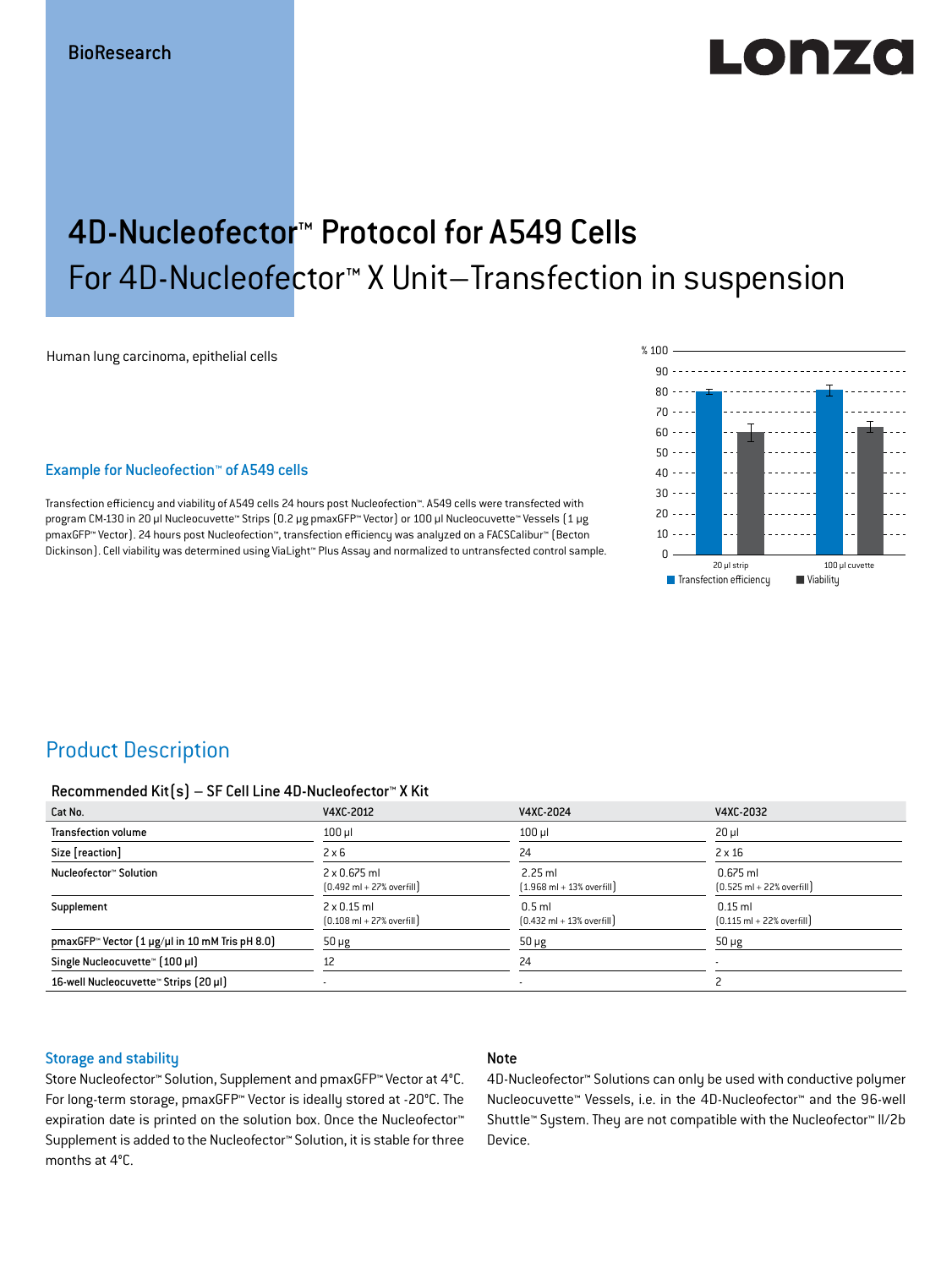## Required Material

#### Note

Please make sure that the supplement is added to the Nucleofector<sup>™</sup> Solution prior to use. For preparing aliquots, mix Nucleofector™ Solution and Supplement in a ratio of 4.5 : 1 (see Table 1).

- 4D-Nucleofector™ System (4D-Nucleofector™ Core and X Unit)
- Supplemented 4D-Nucleofector™ Solution at room temperature
- Supplied 100 µl single Nucleocuvette™ or 20 µl 16-well Nucleocuvette™ Strips
- Compatible tips for 20 µl Nucleocuvette™ Strips: epT.I.P.S. [US/ CDN: Eppendorf North America, Cat. No. 2491.431, Rest of World: Eppendorf AG, Cat. No. 0030073.266], Matrix TallTips™ [Matrix Technologies Corp., Cat. No. 7281] or LTS Tips [Rainin Instrument, LLC, Cat. No. SR-L10F, SR/SS-L250S, SR/SS-L300S]. Before using other types of pipette tips, please ensure they reach the bottom of the Nucleocuvette™ wells without getting stuck
- Supplied pmaxGFP™ Vector, stock solution 1 μg/μl

#### Note

When using pmaxGFP™ Vector as positive control, dilute the stock solution to an appropriate working concentration that allows pipetting of the recommended amounts per sample (see Table 3). Make sure that the volume of substrate solution added to each sample does not exceed 10% of the total reaction volume (2 μl for 20 μl reactions; 10 μl for 100 μl reactions).

- Substrate of interest, highly purified, preferably by using endotoxin-free kits; A260:A280 ratio should be at least 1.8
- Cell culture plates of your choice
- For detaching cells: 0.5 mg/ml Trypsin and 0.2 mg/ml EDTA in PBS and supplemented culture media or PBS/0.5 % BSA
- Culture medium: F-12K Nutrient Mixture (+ ) L-Glutamine [Life Technologies; Cat. No. 21127] supplemented with 10% fetal calf serum (FCS), 100 μg/ml streptomycin, 100 U/ml penicillin
- Prewarm appropriate volume of culture medium to 37°C (see Table 2)
- Appropriate number of cells/sample (see Table 3)

## 1. Pre Nucleofection™

#### Cell culture recommendations

- 1.1 Replace media every 2–3 days
- 1.2 Passage cells at 85% confluency Maintain cultures between  $6x10^3$  and  $6x10^4$  cells/cm<sup>2</sup> Use low spin centrifugation  $(90xg)$
- 1.3 Cells should not be used for Nucleofection™ after passage number 30
- 1.4 Subculture 2 days before Nucleofection™
- 1.5 Optimal confluency for Nucleofection™: 70–80% Higher cell densities may cause lower Nucleofection™ Efficiencies

#### **Trupsinization**

- 1.6 Remove media from the cultured cells and wash cells once with an appropriate volume of PBS
- 1.7 For harvesting, incubate the cells ~5 minutes at 37°C with an appropriate volume of indicated trypsinization reagent (please see required material)
- 1.8 Neutralize trypsinization reaction with supplemented culture medium or PBS/0.5% BSA once the majority of the cells (>90 %) have been detached

## 2. Nucleofection™

For Nucleofection™ Sample contents and recommended Nucleofector™ Program, please refer to Table 3.

- 2.1 Please make sure that the entire supplement is added to the Nucleofector™ Solution
- 2.2 Start 4D-Nucleofector™ System and create or upload experimental parameter file (for details see device manual)
- 2.3 Select/Check for the appropriate Nucleofector™ Program (see Table 3)
- 2.4 Prepare cell culture plates by filling appropriate number of wells with desired volume of recommended culture media (see Table 2) and pre-incubate/equilibrate plates in a humidified 37°C/5% CO<sub>2</sub> incubator
- 2.5 Pre-warm an aliquot of culture medium to 37°C (see Table 2)
- 2.6 Prepare plasmid DNA or pmaxGFP™ Vector or siRNA (see Table 3)
- 2.7 Harvest the cells by trypsinization (please see 1.6–1.8)
- 2.8 Count an aliquot of the cells and determine cell density
- 2.9 Centrifuge the required number of cells (see Table 3) at 90xg for 10 minutes at room temperature. Remove supernatant completely
- 2.10 Resuspend the cell pellet carefully in room temperature 4D-Nucleofector™ Solution (see Table 3)
- 2.11 Prepare mastermixes by dividing cell suspension according to number of substrates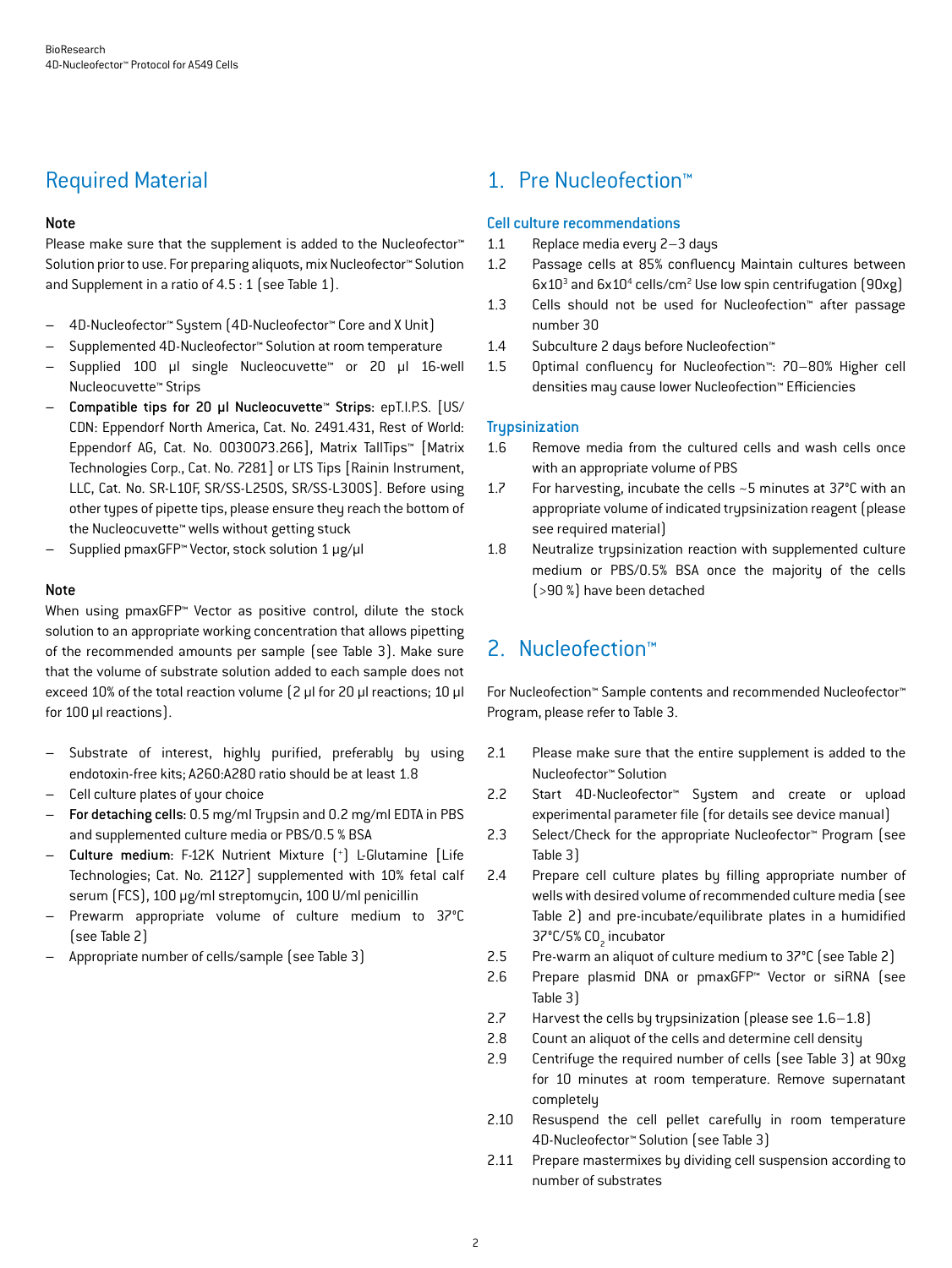- 2.12 Add required amount of substrates to each aliquot (max. 10%) of final sample volume)
- 2.13 Transfer mastermixes into the Nucleocuvette™ Vessels

#### Note

As leaving cells in Nucleofector™ Solution for extended periods of time may lead to reduced transfection efficiency and viability it is important to work as quickly as possible. Avoid air bubbles while pipetting

- 2.14 Gently tap the Nucleocuvette™ Vessels to make sure the sample covers the bottom of the cuvette
- 2.15 Place Nucleocuvette™ Vessel with closed lid into the retainer of the 4D-Nucleofector™ X Unit. Check for proper orientation of the Nucleocuvette™ Vessel
- 2.16 Start Nucleofection™ Process by pressing the "Start" on the display of the 4D-Nucleofector™ Core Unit (for details, please refer to the device manual)
- 2.17 After run completion, carefully remove the Nucleocuvette™ Vessel from the retainer
- 2.18 Resuspend cells with pre-warmed medium (for recommended volumes see Table 2). Mix cells by gently pipetting up and down two to three times. When working with the 100 µl Nucleocuvette™ use the supplied pipettes and avoid repeated aspiration of the sample
- 2.19 Plate desired amount of cells in culture system of your choice (for recommended volumes see Table 2).

## 3. Post Nucleofection™

3.1 Incubate the cells in humidified  $37^{\circ}$ C/5% CO<sub>2</sub> incubator until analysis. Gene expression or down regulation, respectively, is often detectable after only 4–8 hours

## Additional Information

For an up-to-date list of all Nucleofector™ References, please refer to: www.lonza.com/nucleofection-citations

For more technical assistance, contact our Scientific Support Team:

#### USA /Canada

Phone: 800 521 0390 (toll-free) Fax: 301 845 8338 E-mail: scientific.support@lonza.com

#### Europe and Rest of World

Phone: +49 221 99199 400 Fax: +49 221 99199 499 E-mail: scientific.support.eu@lonza.com

## Lonza Cologne GmbH

50829 Cologne, Germany

Please note that the Nucleofector™ Technology is not intended to be used for diagnostic purposes or for testing or treatment in humans.

The Nucleofector™ Technology, comprising Nucleofection™ Process, Nucleofector™ Device, Nucleofector™ Solutions, Nucleofector ™ 96-well Shuttle™ System and 96-well Nucleocuvette™ plates and modules is covered by patent and/or patent-pending rights owned by the Lonza Group Ltd or its affiliates.

Nucleofector, Nucleofection, 4D-Nucleofector, Nucleocuvette and maxGFP are registered trademarks of the Lonza Cologne GmbH in Germany and/or U.S. and/or other countries.

Other product and company names mentioned herein are the trademarks of their respective owners.

This kit contains a proprietary nucleic acid coding for a proprietary copepod fluorescent protein intended to be used as a positive control with this Lonza product only. Any use of the proprietary nucleic acid or protein other than as a positive control with this Lonza product is strictly prohibited. USE IN ANY OTHER APPLICATION REQUIRES A LICENSE FROM EVROGEN. To obtain such a license, please contact Evrogen at license@evrogen. com.

The CMV promoter is covered under U.S. Patents 5,168,062 and 5,385,839 and its use is permitted for research purposes only. Any other use of the CMV promoter requires a license from the University of Iowa Research Foundation, 214 Technology Innovation Center, Iowa City, IA 52242.

Unless otherwise noted, all trademarks herein are marks of the Lonza Group or its affiliates. The information contained herein is believed to be correct and corresponds to the latest state of scientific and technical knowledge. However, no warranty is made, either expressed or implied, regarding its accuracy or the results to be obtained from the use of such information and no warranty is expressed or implied concerning the use of these products. The buyer assumes all risks of use and/or handling. Any user must make his own determination and satisfy himself that the products supplied by Lonza Group Ltd or its affiliates and the information and recommendations given by Lonza Group Ltd or its affiliates are (i) suitable for intended process or purpose, (ii) in compliance with environmental, health and safety regulations, and (iii) will not infringe any third party's intellectual property rights.

© Copyright 2013, Lonza Cologne GmbH. All rights reserved. D4XC-2010\_2013-01